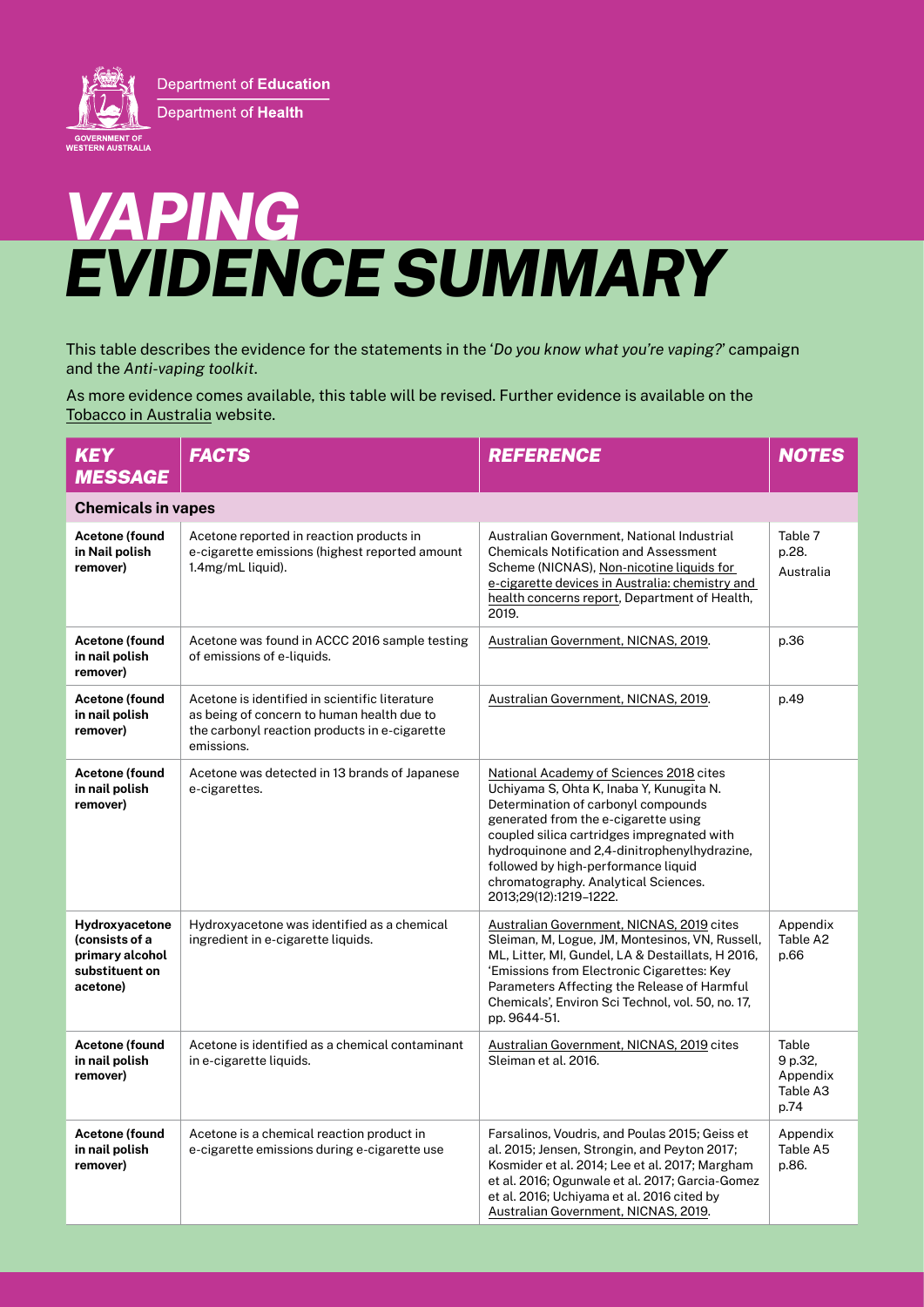| <b>KEY</b><br><b>MESSAGE</b>                        | <b>FACTS</b>                                                                                                                                                                                                                                                                                                                                                                                                                                                                                                                                                                                                                                                                                                       | <b>REFERENCE</b>                                                                                                                                                                                                                                                                                                                                      | <b>NOTES</b> |
|-----------------------------------------------------|--------------------------------------------------------------------------------------------------------------------------------------------------------------------------------------------------------------------------------------------------------------------------------------------------------------------------------------------------------------------------------------------------------------------------------------------------------------------------------------------------------------------------------------------------------------------------------------------------------------------------------------------------------------------------------------------------------------------|-------------------------------------------------------------------------------------------------------------------------------------------------------------------------------------------------------------------------------------------------------------------------------------------------------------------------------------------------------|--------------|
| <b>Acetone (found</b><br>in nail polish<br>remover) | Acetone found in JUUL e-cigarette emissions.<br>Acetone is one of the chemicals associated<br>with some of the same diseases as nicotine.<br>formaldehyde and particulate matter, but<br>also show direct relationships with 39 unique<br>diseases including diabetes mellitus type 1 and<br>amyotrophic lateral sclerosis.                                                                                                                                                                                                                                                                                                                                                                                        | Grondin CJ, Davis AP, Wiegers JA, Wiegers TC,<br>Sciaky D, Johnson RJ, et al. Predicting molecular<br>mechanisms, pathways, and health outcomes<br>induced by Juul e-cigarette aerosol chemicals<br>using the Comparative Toxicogenomics<br>Database. Current Research in Toxicology.<br>2021;2:272-81                                                | p.276-278.   |
| Acrolein (found<br>in herbicide)                    | Acrolein reported in reaction products in<br>e-cigarette emissions (highest reported amount<br>10mg/ml liquid).                                                                                                                                                                                                                                                                                                                                                                                                                                                                                                                                                                                                    | Australian Government, NICNAS, 2019.                                                                                                                                                                                                                                                                                                                  | Table 7 p.28 |
| Acrolein (found<br>in herbicide)                    | Acrolein identified as a contaminant chemical in<br>e-liquids.                                                                                                                                                                                                                                                                                                                                                                                                                                                                                                                                                                                                                                                     | Australian Government, NICNAS, 2019.                                                                                                                                                                                                                                                                                                                  | Table 9 p32  |
| Acrolein (found<br>in herbicide)                    | Acrolein reported in the scientific literature at<br>levels above cut-offs specified in the schedule<br>(and relevant to e-cigarette liquids) (CAS number<br>107-02-8).                                                                                                                                                                                                                                                                                                                                                                                                                                                                                                                                            | Australian Government, NICNAS, 2019.                                                                                                                                                                                                                                                                                                                  | p.35         |
| <b>Acrolein (found</b><br>in herbicide)             | The National Academy of Sciences conducted<br>a comprehensive scientific review to inform<br>understanding of the public health impact<br>of nicotine containing e-cigarette devices<br>(National Academies of Sciences 2018).<br>"There is substantial evidence that some<br>chemicals present in e-cigarette aerosols (e.g.<br>formaldehyde, acrolein) are capable of causing<br>DNA damage and mutagenesis. This supports the<br>biological plausibility that long-term exposure to<br>e-cigarette aerosols could increase risk of cancer<br>and adverse reproductive outcomes. Whether<br>or not the levels of exposure are high enough to<br>contribute to human carcinogenesis remains to<br>be determined." | National Academies of Sciences, E, and<br>Medicine 2018, Public Health Consequences<br>of E-Cigarettes, ed. Kathleen Stratton, Leslie<br>Y. Kwan and David L. Eaton, The National<br>Academies Press, Washington, DC, p. 774. Cited<br>by Australian Government, NICNAS, 2019.                                                                        | p.44         |
| <b>Acrolein (found</b><br>in herbicide)             | Acrolein is associated with irreversible lung<br>damage, and irritation.                                                                                                                                                                                                                                                                                                                                                                                                                                                                                                                                                                                                                                           | Allen et al. 2016; Clapp and Jaspers 2017 cited<br>by Australian Government, NICNAS, 2019.                                                                                                                                                                                                                                                            |              |
| Acrolein (found<br>in herbicide)                    | Research confirms the presence of diacetyl<br>and other flavouring chemicals in flavoured<br>e-cigarettes, of concern due to the association<br>between diacetyl and bronchiolitis obliterans and<br>other severe respiratory diseases among workers<br>inhaling heated vapours containing diacetyl.                                                                                                                                                                                                                                                                                                                                                                                                               | Allen, JG, Flanigan, SS, LeBlanc, M, Vallarino,<br>J, MacNaughton, P, Stewart, JH & Christiani,<br>DC 2016, 'Flavoring Chemicals in E-Cigarettes:<br>Diacetyl, 2,3-Pentanedione, and Acetoin in a<br>sample of 51 Products, Including Fruit-, Candy-,<br>and Cocktail-Flavored E-Cigarettes', Environ<br>Health Perspect, vol. 124, no. 6, pp. 733-9. |              |
| Acrolein (found<br>in herbicide)                    | Common flavouring agents, which are often<br>present at high concentrations in e-liquids<br>and e-cig aerosols, are chemically similar to<br>known airway irritants and sensitizers, and have<br>been reported to cause occupational asthma.<br>Moreover, e-cig exposures of some of these<br>chemicals may exceed workplace exposure<br>standards. & There is no data on the potential<br>long-term effects of e-cig use and incidence or<br>exacerbation of asthma.                                                                                                                                                                                                                                              | Clapp, PW & Jaspers, I 2017, 'Electronic<br><b>Cigarettes: Their Constituents and Potential</b><br>Links to Asthma', Curr Allergy Asthma Rep, vol.<br>17, no. 11, p. 79.                                                                                                                                                                              |              |
| Acrolein (found<br>in herbicide)                    | Acrolein is a carbonyl reaction product found in<br>e-cigarette emissions identified in the scientific<br>literature as being of concern to human health.                                                                                                                                                                                                                                                                                                                                                                                                                                                                                                                                                          | Australian Government, NICNAS, 2019.                                                                                                                                                                                                                                                                                                                  | p.49         |
| Acrolein (found<br>in herbicide)                    | Acrolein a chemical contaminant in e-liquids.                                                                                                                                                                                                                                                                                                                                                                                                                                                                                                                                                                                                                                                                      | Fagan et al. 2017; Sleiman et al. 2016 cited by<br>Australian Government, NICNAS, 2019                                                                                                                                                                                                                                                                | p.74         |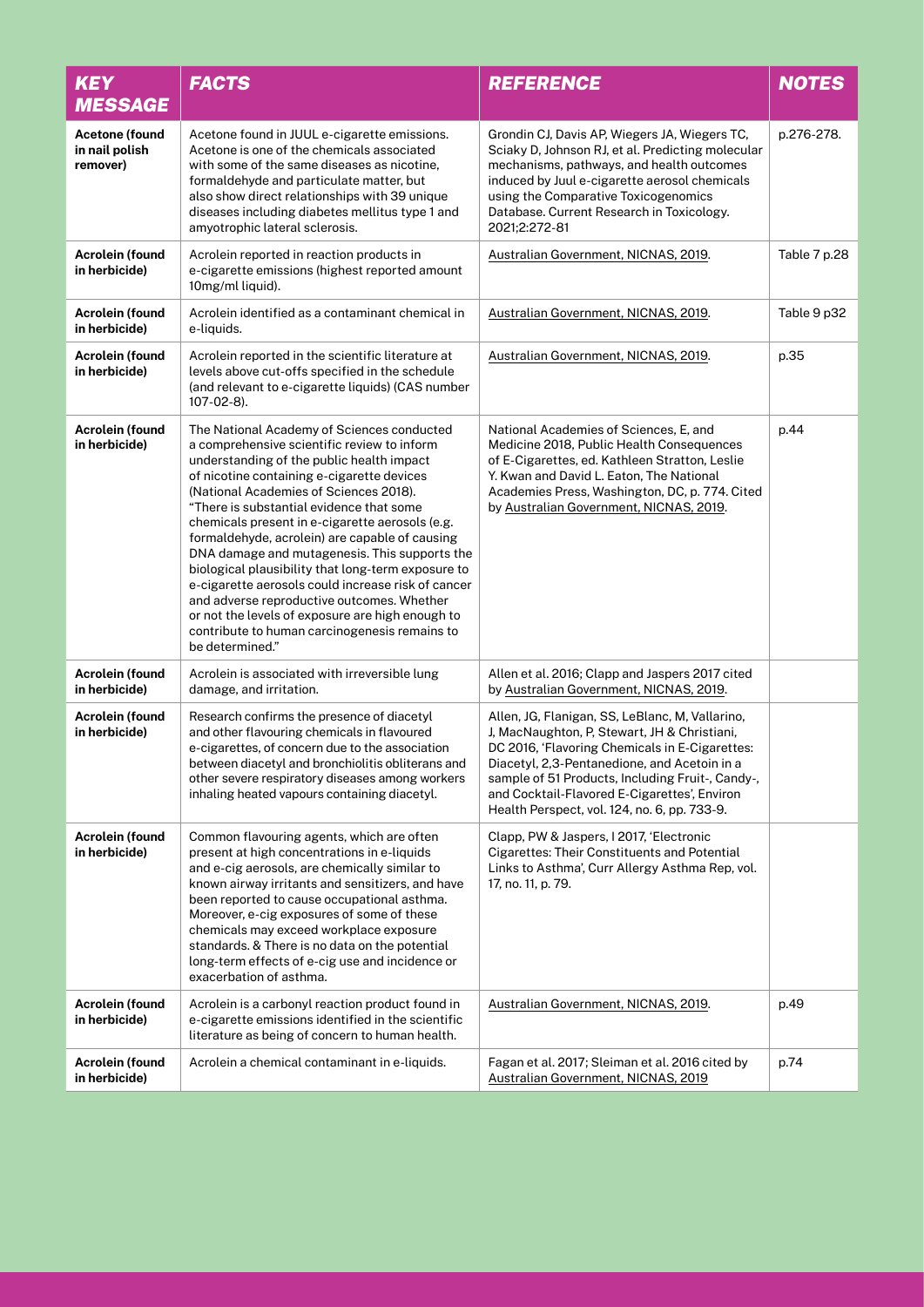| <b>KEY</b><br><b>MESSAGE</b>                                                         | <b>FACTS</b>                                                                                                                                                                                                                                                                                                                                                                                                                                                           | <b>REFERENCE</b>                                                                                                                                                                                                                                                                                                                                                                                                                                                                  | <b>NOTES</b>                                     |
|--------------------------------------------------------------------------------------|------------------------------------------------------------------------------------------------------------------------------------------------------------------------------------------------------------------------------------------------------------------------------------------------------------------------------------------------------------------------------------------------------------------------------------------------------------------------|-----------------------------------------------------------------------------------------------------------------------------------------------------------------------------------------------------------------------------------------------------------------------------------------------------------------------------------------------------------------------------------------------------------------------------------------------------------------------------------|--------------------------------------------------|
| Acrolein (found<br>in found in<br>herbicide)                                         | Acrolein listed as a chemical ingredient in<br>e-cigarette emissions.                                                                                                                                                                                                                                                                                                                                                                                                  | Beauval et al. 2017; Farsalinos et al. 2018;<br>Farsalinos and Voudris 2018; Farsalinos,<br>Voudris, and Poulas 2015; Flora et al. 2017;<br>Geiss et al. 2015; Hutzler et al. 2014; Jensen,<br>Strongin, and Peyton 2017; Khlystov and<br>Samburova 2016; Laugesen 2015; Margham<br>et al. 2016; Ogunwale et al. 2017; Sala et al.<br>2017; Sleiman et al. 2016; Uchiyama et al. 2013;<br>Uchiyama et al. 2016; Wang et al. 2017 cited by<br>Australian Government, NICNAS, 2019. | Appendix<br>Table A5<br>p. 86                    |
| <b>Acrolein (found</b><br>in found in<br>herbicide)                                  | There is concern regarding the production of<br>toxic aldehydes including acrolein, formaldehyde,<br>and acetal dehyde during the heating of the<br>e-liquid, but the clinical importance of this is not<br>yet known.                                                                                                                                                                                                                                                 | Daniel Overbeek, Alexandra Kass, Laura<br>Chiel, Edward Boyer, Alicia Casey 'A review of<br>toxic effect of electronic cigarettes vaping in<br>adolescents and young adults' Critical Reviews<br>in Toxicology 50:6 531-538.                                                                                                                                                                                                                                                      | p.533                                            |
| 2-chlorophenol<br>(foundin<br>disinfectant/<br>cleaning<br>products/<br>insecticide) | Identified 2-chlorophenol as a contaminant in<br>testing of 10 e-liquids (maximum concentration<br>$0.47\%$ ).                                                                                                                                                                                                                                                                                                                                                         | Australian Government, NICNAS, 2019.                                                                                                                                                                                                                                                                                                                                                                                                                                              | Table 12 p.<br>38                                |
| 2-chlorophenol<br>(foundin<br>disinfectant/<br>cleaning<br>products/<br>insecticide) | 2-chlorophenol was identified in all 10 e-liquids<br>tested.                                                                                                                                                                                                                                                                                                                                                                                                           | Chivers E, Janka M, Franklin P, Mullins B,<br>Larcombe A. Nicotine and other potentially<br>harmful compounds in "nicotine-free"<br>e-cigarette liquids in Australia. Medical journal<br>of Australia. 2019;210(3):127-8.                                                                                                                                                                                                                                                         | Table p. 127                                     |
| 2-chlorophenol<br>(foundin<br>disinfectant/<br>cleaning<br>products/<br>insecticide) | Found 2-chlorophenol in 27 fresh and 30 aged<br>samples, at concentrations of up to 206 mg/L.<br>Similar chemicals have been identified as<br>pesticide or herbicide residues or decomposition<br>by-products in canola oil, from which glycerol<br>is derived. While not as ubiquitous as in our<br>earlier study, this acutely toxic chemical, used<br>in disinfectants and insecticides, remains a<br>problem for the e-liquid manufacturing process.               | Alexander Larcombe, Sebastien Allard,*, Paul<br>Pringle, Ryan Mead-Hunter, Natalie Anderson,<br>Benjamin Mullins/ Chemical analysis of fresh<br>and aged Australian e-cigarette liquids. Med J<br>Aust 2022; 216 (1): 27-32                                                                                                                                                                                                                                                       | Box 2 and<br>p. 31                               |
| 2-chlorophenol<br>(foundin<br>disinfectant/<br>cleaning<br>products/<br>insecticide) | Of the other chemicals detected, 2-chlorophenol,<br>classified as acutely toxic by the Globally<br>Harmonized System of Classification and<br>Labelling of Chemicals, was identified in all<br>e-liquids. Probably an excipient contaminant,<br>2-chlorophenolis commonly used in insecticides,<br>herbicides, and disinfectants. There is no<br>Safework Australia exposurestandard for<br>2-chlorophenol, but it is known to be arespiratory<br>and dermal irritant. | Chivers E, Janka M, Franklin P, Mullins B,<br>Larcombe A. Nicotine and other potentially<br>harmful compounds in "nicotine-free"<br>e-cigarette liquids in Australia. Medical journal<br>of Australia. 2019;210(3):127-8.                                                                                                                                                                                                                                                         | p.127, 128                                       |
| <b>Pulegone (found</b><br>in insecticide)                                            | Pulegone was identified as a Chemical from the<br>scientific literature as present in e-cigarette<br>liquids and also listed in the Poisons Standard.<br>Pulegone identified as a chemical ingredient in<br>e-cigarette liquids.                                                                                                                                                                                                                                       | Australian Government, NICNAS, 2019.                                                                                                                                                                                                                                                                                                                                                                                                                                              | Table<br>9 p.32,<br>Appendix<br>Table A2<br>p.71 |
| <b>Pulegone (found</b><br>in insecticide)                                            | Mint flavour was one of the most abundant<br>volatile compounds identified in the selected<br>refill liquids-pulegone was one of main<br>compounds in mint flavoured e-cigarettes.                                                                                                                                                                                                                                                                                     | Geiss O, Bianchi I, Barahone F, Barrero-Moreno<br>J, 'Characterisation of mainstream and passive<br>vapours emitted by selected electronic<br>cigarettes' International Journal of Hygiene and<br>Environment Health Vol 218, issue 1, January<br>2015:169-180.                                                                                                                                                                                                                   | p.172 Table<br>2                                 |
| <b>Pulegone (found</b><br>in insecticide)                                            | One "menthol" e-liquid contained no menthol<br>and may have instead contained potentially<br>carcinogenic analogues such as pulegone, or<br>synthetic 'coolants' such as N-ethyl-p-menthane-<br>3-carboxamide.                                                                                                                                                                                                                                                         | Larcombe A, Allard S, Pringle P, Mead-Hunter<br>R, Anderson N, Benjamin Mullins/ Chemical<br>analysis of fresh and aged Australian<br>e-cigarette liquids. Med J Aust 2022; 216 (1):<br>27-32                                                                                                                                                                                                                                                                                     | p.30                                             |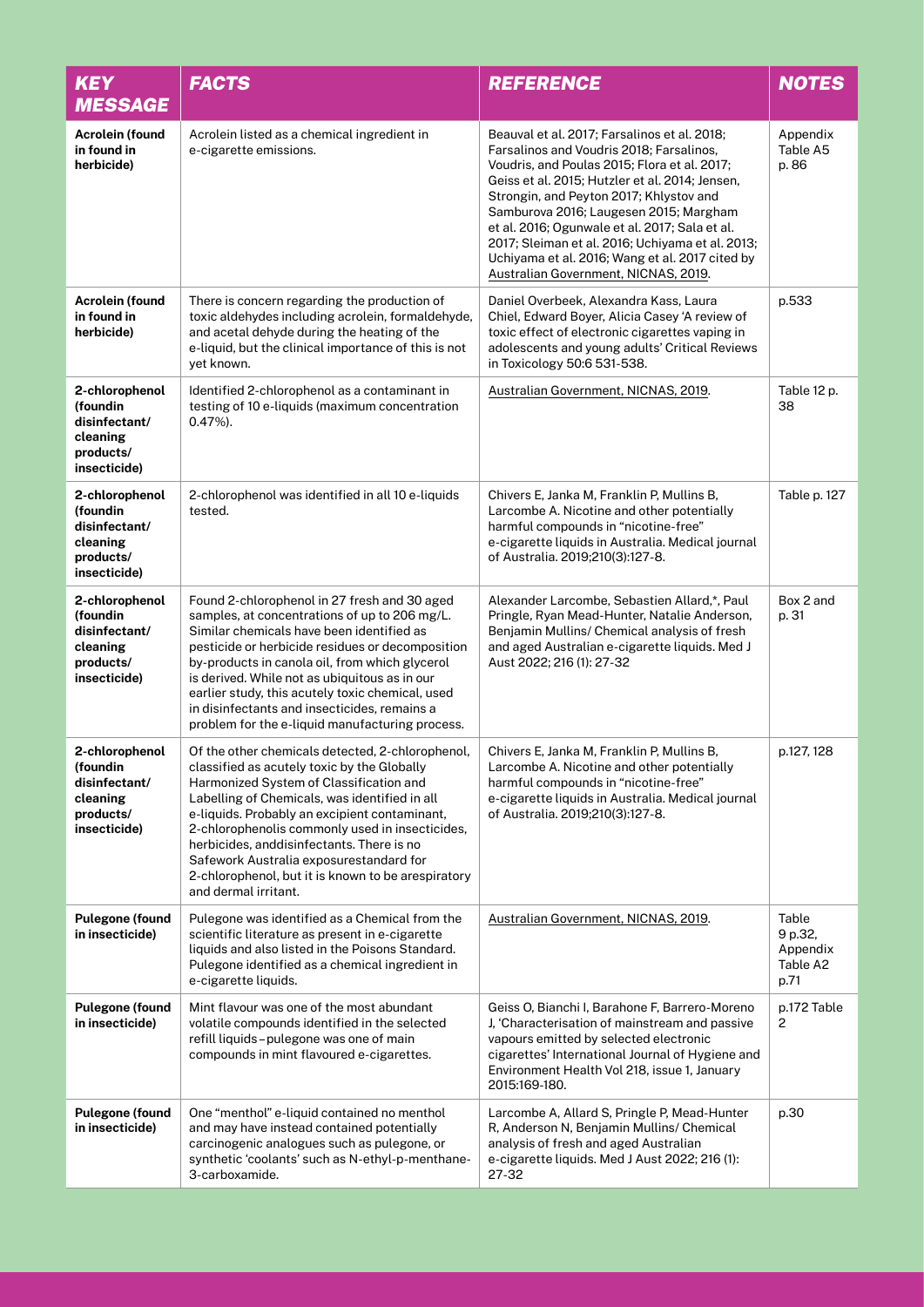| <b>KEY</b><br><b>MESSAGE</b>                                                           | <b>FACTS</b>                                                                                                                                                                                                                                                                                                                                                                                                                                                                                                                                                                                                                            | <b>REFERENCE</b>                                                                                                                                                                                                                                                                                                                                                                                               | <b>NOTES</b> |
|----------------------------------------------------------------------------------------|-----------------------------------------------------------------------------------------------------------------------------------------------------------------------------------------------------------------------------------------------------------------------------------------------------------------------------------------------------------------------------------------------------------------------------------------------------------------------------------------------------------------------------------------------------------------------------------------------------------------------------------------|----------------------------------------------------------------------------------------------------------------------------------------------------------------------------------------------------------------------------------------------------------------------------------------------------------------------------------------------------------------------------------------------------------------|--------------|
| <b>Pulegone (found</b><br>in insecticide)                                              | This research found e-cigarettes expose users<br>to pulegone, which is a concern because of its<br>known carcinogenicity.                                                                                                                                                                                                                                                                                                                                                                                                                                                                                                               | Omaiye EE, Luo W, McWhirter KJ, Pankow JF,<br>Talbot P. Flavour chemicals, synthetic coolants<br>and pulegone in popular mint-flavoured and<br>menthol-flavoured e-cigarettes. Tobacco<br>control. 2021:tobaccocontrol-2021-056582.                                                                                                                                                                            |              |
| Chemicals/<br>flavourings in<br>vapes-rare<br>earth elements<br>(REE)                  | Use of e-cigarettes is a potential source of -rare<br>earth elements REE. However, these elements<br>were detected at low concentrations.                                                                                                                                                                                                                                                                                                                                                                                                                                                                                               | Badea M, Luzardo OP, González-Antuña<br>A, Zumbado M, Rogozea L, Floroian L,<br>Alexandrescu D, Moga M, Gaman L, Radoi<br>M, Boada LD, Henríquez-Hernández LA.<br>Body burden of toxic metals and rare earth<br>elements in non-smokers, cigarette smokers<br>and electronic cigarette users. Environ<br>Res. 2018 Oct;166:269-275. doi:10.1016/j.<br>envres.2018.06.007. Epub 2018 Jun 13. PMID:<br>29908458. |              |
| Formaldehyde,<br>heavy metals,<br>particulate<br>matter and<br>flavouring<br>chemicals | "E-cigarettes may expose users to chemicals<br>and toxins such as formaldehyde, heavy metals,<br>particulate matter and flavouring chemicals, at<br>levels that have the potential to cause adverse<br>health effects."                                                                                                                                                                                                                                                                                                                                                                                                                 | NHMRC. CEO Statement: Electronic cigarettes:<br>National Health and Medical Research Council:<br>2017                                                                                                                                                                                                                                                                                                          | Australia    |
| <b>Various</b><br>chemical<br>substances<br>and ultrafine<br>particles                 | Various chemical substances and ultrafine<br>particles known to be toxic, carcinogenic and/or<br>to cause respiratory and heart distress have been<br>identified in e-cigarette aerosols, cartridges,<br>refill liquids and environmental emissions.<br>Wide ranges in the levels of chemical substances<br>such as tobacco-specific nitrosamines,<br>aldehydes, metals, volatile organic compounds,<br>phenolic compounds, polycyclic aromatic<br>hydrocarbons, flavours, solvent carriers, tobacco<br>alkaloids and drugs have been reported in<br>e-cigarette refill solutions, cartridges, aerosols<br>and environmental emissions. | Cheng T. Chemical evaluation of electronic<br>cigarettes. Tobacco Control. 2014; 23:ii11-ii17.<br>Bein K, Leikauf GD. Acrolein-a pulmonary<br>hazard. Molecular Nutrition & Food Research.<br>2011;55(9):1342-1360.                                                                                                                                                                                            |              |
| E-cigarette<br>aerosol is not<br>harmless 'water<br>vapor'.                            | The e-cigarette aerosol that users breathe from<br>the device and exhale can contain harmful and<br>potentially harmful substances, including:<br>• Nicotine<br>• Ultrafine particles that can be inhaled deep<br>into the lungs<br>• Flavourings such as diacetyl, a chemical linked<br>to aserious lung disease<br>• Volatile organic compounds<br>• Cancer-causing chemicals<br>• Heavy metals such as nickel, tin, and lead<br>The aerosol that users inhale and exhale from<br>e-cigarettescan expose both themselves and<br>bystanders to harmfulsubstances.                                                                      | Centre for Disease Control and Prevention CDC<br>Daniel Overbeek, Alexandra Kass, Laura<br>Chiel, Edward Boyer, Alicia Casey 'A review of<br>toxic effect of electronic cigarettes vaping in<br>adolescents and young adults' Critical Reviews<br>in Toxicology, 50:6 531-538.                                                                                                                                 | <b>USA</b>   |
| <b>Nicotine</b>                                                                        |                                                                                                                                                                                                                                                                                                                                                                                                                                                                                                                                                                                                                                         |                                                                                                                                                                                                                                                                                                                                                                                                                |              |
| <b>Nicotine</b>                                                                        | Six out of 10 'non-nicotine' liquids tested<br>contained nicotine. Of particular concern is the<br>frequency with which nicotine is detected in<br>e-liquids labelled "nicotine-free".                                                                                                                                                                                                                                                                                                                                                                                                                                                  | Chivers E, Janka M, Franklin P, Mullins B,<br>Larcombe A. Nicotine and other potentially<br>harmful compounds in "nicotine-free"<br>e-cigarette liquids in Australia. Medical journal<br>of Australia. 2019;210(3):127-8.                                                                                                                                                                                      | p.127        |
| <b>Nicotine</b>                                                                        | TGA Laboratories are conducting compliance<br>testing of available and imported products to<br>assess if they meet the requirements specified in<br>the TGO 110.                                                                                                                                                                                                                                                                                                                                                                                                                                                                        | <b>TGA testing</b>                                                                                                                                                                                                                                                                                                                                                                                             | Australia    |
| <b>Nicotine</b><br>(addiction)                                                         | The risks to the paediatric population are<br>especially important as many adolescents<br>who vape are nicotine-naïve and are not using<br>e-cigarettes as smoking cessation devices, as<br>they were originally marketed.                                                                                                                                                                                                                                                                                                                                                                                                              | Daniel Overbeek, Alexandra Kass, Laura<br>Chiel, Edward Boyer, Alicia Casey 'A review of<br>toxic effect of electronic cigarettes vaping in<br>adolescents and young adults' Critical Reviews<br>in Toxicology 50:6 531-538.                                                                                                                                                                                   | p.531/532    |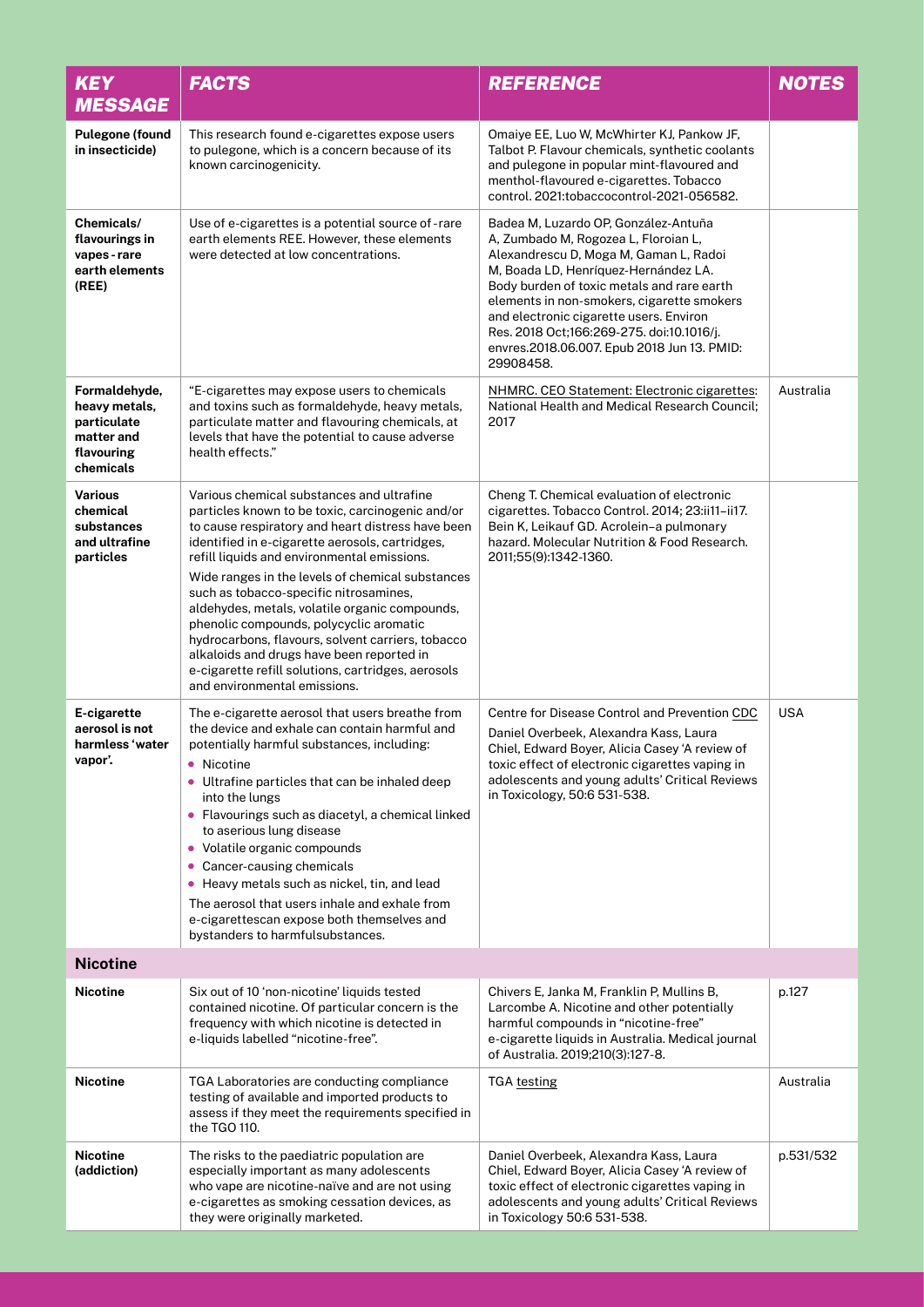| <b>KEY</b><br><b>MESSAGE</b>                                  | <b>FACTS</b>                                                                                                                                                                                                                                                                                                                                                                                                                                                                                                                                                                                             | <b>REFERENCE</b>                                                                                                                                                                                                                                          | <b>NOTES</b> |
|---------------------------------------------------------------|----------------------------------------------------------------------------------------------------------------------------------------------------------------------------------------------------------------------------------------------------------------------------------------------------------------------------------------------------------------------------------------------------------------------------------------------------------------------------------------------------------------------------------------------------------------------------------------------------------|-----------------------------------------------------------------------------------------------------------------------------------------------------------------------------------------------------------------------------------------------------------|--------------|
| <b>Nicotine</b><br>(addiction)                                | Adolescents exposed to nicotine display<br>increased effects of drugs of abuse, decreased<br>attention and other learning/memory deficits,<br>and emotional dysregulation.                                                                                                                                                                                                                                                                                                                                                                                                                               | Michelle Ren, Shahrdad Lotfipour, Frances<br>Leslie 'Unique effects of nicotine across the<br>lifespan', Pharmacology, Biochemistry and<br>Behaviour' 214 (2022) 173343.                                                                                  |              |
| Nicotine (impact<br>on developing<br>adolescent<br>brain)     | Nicotine can harm the developing adolescent<br>brain. The brain keeps developing until about<br>age 25. Using nicotine in adolescence can harm<br>the parts of the brain that control attention,<br>learning, mood, and impulse control. Each time a<br>new memory is created, or a new skill is learned,<br>stronger connections-or synapses-are built<br>between brain cells. Young people's brains build<br>synapses faster than adult brains. Nicotine<br>changes the way these synapses are formed.<br>Using nicotine in adolescence may also increase<br>risk for future addiction to other drugs. | Centre for Disease Control and Prevention<br>(CDC)                                                                                                                                                                                                        | <b>USA</b>   |
| Nicotine (impact<br>on developing<br>adolescent<br>brain)     | Nicotine-the addictive substance in cigarettes<br>and in most vapes-alters your brain and can<br>lead to changes in mood. Because addiction is a<br>form of learning, adolescents can get addicted<br>more easily than adults. Brain changes caused by<br>nicotine include long lasting effects on attention,<br>learning and memory. Nicotine changes the way<br>synapses are formed, which can harm parts of<br>the brain that control attention and learning.<br>During teenage years, the part of the brain that's<br>responsible to decision making                                                 | U.S Surgeon General 2016 report 'E-cigarette<br><b>UseAmong Youth and Young Adults'</b>                                                                                                                                                                   | <b>USA</b>   |
| Nicotine (impact<br>on developing<br>adolescent<br>brain)     | For children and young people, vaping nicotine<br>can have long-lasting, damaging effects on<br>brain development and there is risk of nicotine<br>addiction which could result in becoming a life-<br>long smoker                                                                                                                                                                                                                                                                                                                                                                                       | World Health Organisation                                                                                                                                                                                                                                 | Global       |
| The nicotine in 1<br>vape can equal<br>50 cigarettes          | Many vapes have 50mg nicotine which is<br>equivalent to roughly 50 cigarettes. Nicotine<br>concentration can vary widely and depend on<br>how many puffs you get.<br>Newer devices on the market in NSW have up<br>to 4,000 puffs on the device and high nicotine<br>concentrations which can equate to up to 20<br>packs of cigarettes nicotine equivalent.                                                                                                                                                                                                                                             | Prochaska JJ, Vogel EA, Benowitz Nicotine<br>delivery and cigarette equivalents from<br>vaping a JUULpod Tobacco Control Published<br>Online First: 24 March 2021. doi: 10.1136/<br>tobaccocontrol-2020-056367,<br><b>Stanford University infographic</b> | <b>USA</b>   |
| <b>Health effects</b>                                         |                                                                                                                                                                                                                                                                                                                                                                                                                                                                                                                                                                                                          |                                                                                                                                                                                                                                                           |              |
| Vaping is not<br>safe                                         | Even though scientists are still learning about<br>vapes, they do not consider them safe.                                                                                                                                                                                                                                                                                                                                                                                                                                                                                                                | Australian Government Department of Health                                                                                                                                                                                                                | Australia    |
| We don't know<br>the long-term<br>health effects of<br>vaping | It took decades to understand the damage<br>smoking was causing to health.                                                                                                                                                                                                                                                                                                                                                                                                                                                                                                                               | Australian Government Department of Health                                                                                                                                                                                                                | Australia    |
| The aerosol from<br>e-cigarettes is<br>not harmless.          | It can contain harmful and potentially harmful<br>chemicals, including nicotine; ultrafine particles<br>that can be inhaled deep into the lungs;<br>flavouring such diacetyl, a chemical linked to a<br>serious lung disease; volatile organic compounds<br>such as benzene, which is found in car exhaust;<br>and heavy metals, such as nickel, tin, and lead.                                                                                                                                                                                                                                          | U.S Surgeon General 2016 report 'E-cigarette<br>Use Among Youth and Young Adults' cited by<br><b>CDC</b>                                                                                                                                                  | <b>USA</b>   |
| The harmful<br>effects of<br>flavourings                      | While some of the chemicals in e-liquid are<br>also used in food production and are generally<br>considered safe when eaten, this does not mean<br>that these chemicals are safe when inhaled as<br>a vapour directly into the lungs. Several studies<br>have reported harmful effects when certain<br>flavourings that are approved for use in food<br>production, including cherry, cinnamon and<br>popcorn flavours, are inhaled.                                                                                                                                                                     | NHMRC. CEO Statement: Electronic cigarettes:<br>National Health and Medical Research Council;<br>2017                                                                                                                                                     | Australia    |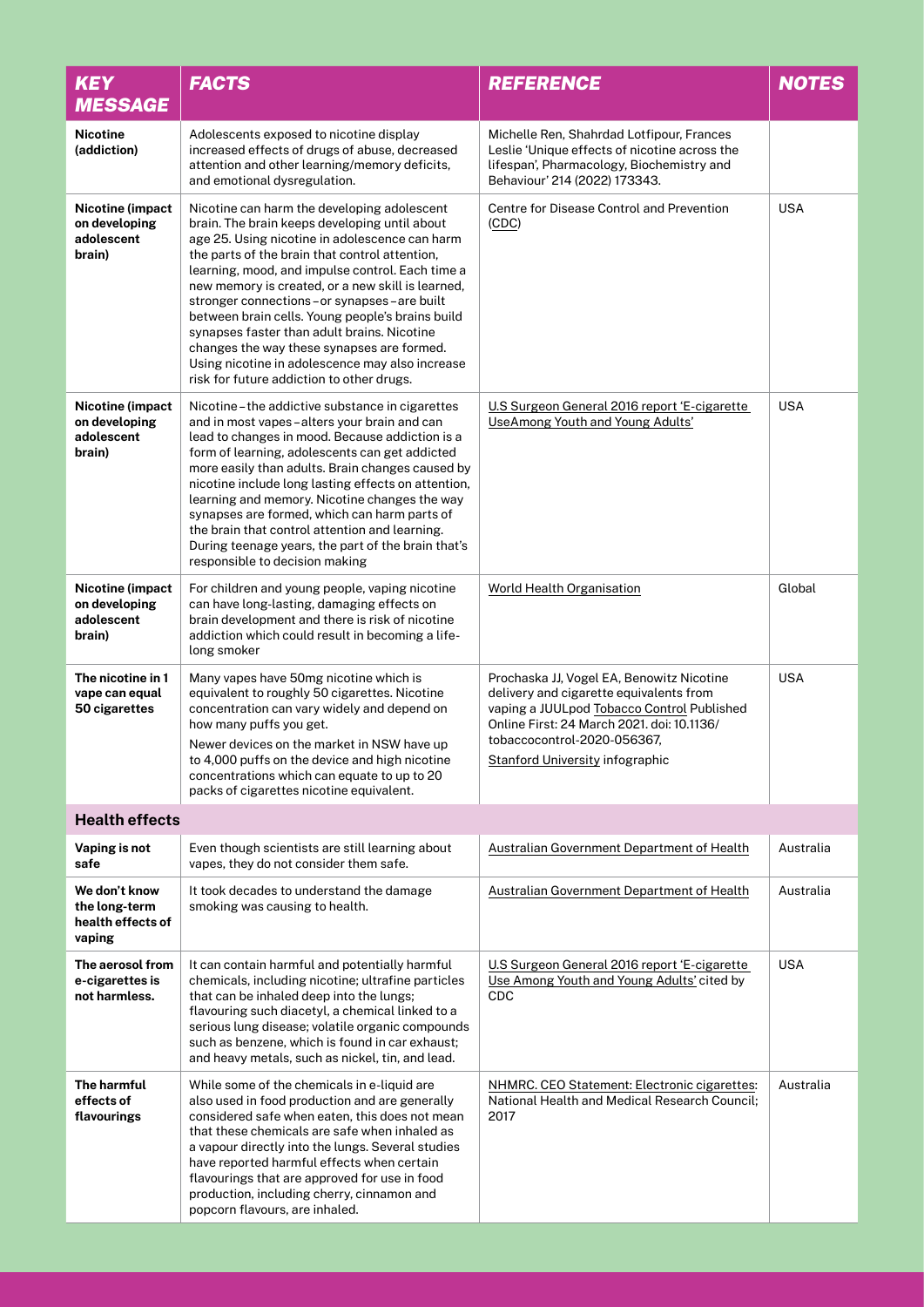| <b>KEY</b><br><b>MESSAGE</b>                    | <b>FACTS</b>                                                                                                                                                                                                                                                                                                                                                                                                                         | <b>REFERENCE</b>                                                                                                                                                                                                                                                                                                               | <b>NOTES</b>         |
|-------------------------------------------------|--------------------------------------------------------------------------------------------------------------------------------------------------------------------------------------------------------------------------------------------------------------------------------------------------------------------------------------------------------------------------------------------------------------------------------------|--------------------------------------------------------------------------------------------------------------------------------------------------------------------------------------------------------------------------------------------------------------------------------------------------------------------------------|----------------------|
| People who vape<br>are more likely<br>to smoke  | Vaping among young people is strongly linked<br>to the use of other tobacco products such as<br>regular cigarettes, cigars, hookah and smokeless<br>tobacco.                                                                                                                                                                                                                                                                         | U.S Surgeon General 2016 report 'E-cigarette<br><b>UseAmong Youth and Young Adults'</b>                                                                                                                                                                                                                                        | <b>USA</b>           |
| People who vape<br>are more likely<br>to smoke  | People who vape are three times as likely to<br>take up smoking than those who have not used<br>e-cigarettes                                                                                                                                                                                                                                                                                                                         | Banks E, Beckwith K, Joshy G. Summary<br>report on use of e-cigarettes and impact on<br>tobacco summary report on use of e-cigarettes<br>and relation to smoking uptake and<br>cessation, relevant to the Australian context.<br>Commissioned Report for the Australian<br>Government Department of Health, September<br>2020. | Australia            |
| Impact on<br>mental health<br>and anxiety       | Regular nicotine use can worsen stress and<br>anxiety and can make you more susceptible to<br>depressive symptoms.                                                                                                                                                                                                                                                                                                                   | U.S Surgeon General 2016 report 'E-cigarette<br><b>UseAmong Youth and Young Adults'</b>                                                                                                                                                                                                                                        | <b>USA</b>           |
| Impact on<br>mental health<br>and anxiety       | Increased symptoms of depression are linked to<br>vaping nicotine. Research shows a link between<br>increased nicotine use and depression, meaning<br>the more you use nicotine, the higher your risk<br>of depression. Nicotine - which is in most vapes -<br>can amplify depression symptoms and can make<br>anxiety symptoms worse.                                                                                               | Lechner, W. V., Janssen, T., Kahler, C. W.,<br>Audrain-McGovern, J., & Leventhal, A. M. (2017).<br>Bi-directional associations of electronic and<br>combustible cigarette use onset patterns<br>with depressive symptoms in adolescents.<br>Preventive medicine, 96, 73-78, doi: 10.1016/j.<br>ypmed.2016.12.034               | <b>USA</b>           |
| Impact on<br>mental health<br>and anxiety       | Quitting nicotine can lead to reduced stress,<br>anxiety, and depression.                                                                                                                                                                                                                                                                                                                                                            | Taylor G, McNeill A, Girling A, Farley A, Lindson-<br>Hawley N, Aveyard P et al. Change in mental<br>health after smoking cessation: systematic<br>review and meta-analysis BMJ 2014; 348: g1151<br>doi:10.1136/bmj.g1151                                                                                                      |                      |
| Lung health and<br>asthma                       | Vaping can increase the risk of lung infections<br>and heart disease, including worsening<br>obstructive lung diseases and increasing the<br>odds of being diagnosed with asthma.                                                                                                                                                                                                                                                    | <b>World Health Organisation</b><br>European Public Health Association's summary<br>of the science on e-cigs                                                                                                                                                                                                                   | Global               |
| Lung disease<br>and Diacetyl                    | Vaping can increase the risk of lung disease,<br>including worsening obstructive lung diseases<br>and increasing the odds of being diagnosed with<br>asthma.<br>Diacetyl is an organic compound used in the<br>food industry and has been possibly linked to<br>bronchiolitis obliterans.                                                                                                                                            | Daniel Overbeek, Alexandra Kass, Laura<br>Chiel, Edward Boyer, Alicia Casey 'A review of<br>toxic effect of electronic cigarettes vaping in<br>adolescents and young adults' Critical Reviews<br>in Toxicology 50:6 531-538.                                                                                                   |                      |
| Immune system                                   | Nicotine in vapes can weaken the immune<br>system.                                                                                                                                                                                                                                                                                                                                                                                   | U.S Surgeon General 2016 report 'E-cigarette<br>UseAmong Youth and Young Adults'                                                                                                                                                                                                                                               | <b>USA</b>           |
| Immediate<br>health effects                     | Short term health effects of vaping include<br>nausea, vomiting, mouth and airway irritation,<br>chest pain and palpitations.                                                                                                                                                                                                                                                                                                        | Cantrell FL. Adverse effects of e-cigarette<br>exposures. Journal of Community Health, 2014;<br>39(3):614-6.<br>https://www.ncbi.nlm.nih.gov/<br>pubmed/24338077                                                                                                                                                               |                      |
| Second-hand<br>vapour                           | Vaping can expose the people around you to toxic<br>chemicals.                                                                                                                                                                                                                                                                                                                                                                       | <b>World Health Organisation</b>                                                                                                                                                                                                                                                                                               |                      |
| Impact of<br>physical and<br>sporting ability   | Vaping can negatively impact your respiratory<br>function.                                                                                                                                                                                                                                                                                                                                                                           | US FDA video                                                                                                                                                                                                                                                                                                                   |                      |
| <b>Risk of</b><br>poisoning and<br><b>EVALI</b> | Exposure of children or young people to vaping<br>liquids pose a serious health risk. There is a risk<br>of the devices leaking, or of children swallowing<br>the liquid. Vapes have been known to cause<br>serious injuries including burns through fires<br>and explosions. There is growing evidence that<br>vaping could be associated with lung injuries<br>known as 'e-cigarette or vaping associated lung<br>injury' (EVALI). | World Health Organisation<br>Chan BS, Kiss A, McIntosh N, Sheppeard V,<br>Dawson AH. E-cigarette or vaping product<br>use-associated lung injury in an adolescent.<br>Med J Aust. 2021 Oct 4;215(7):313-314.e1. doi:<br>10.5694/mja2.51244. Epub 2021 Sep 6. PMID:<br>34490629.                                                | Global;<br>Australia |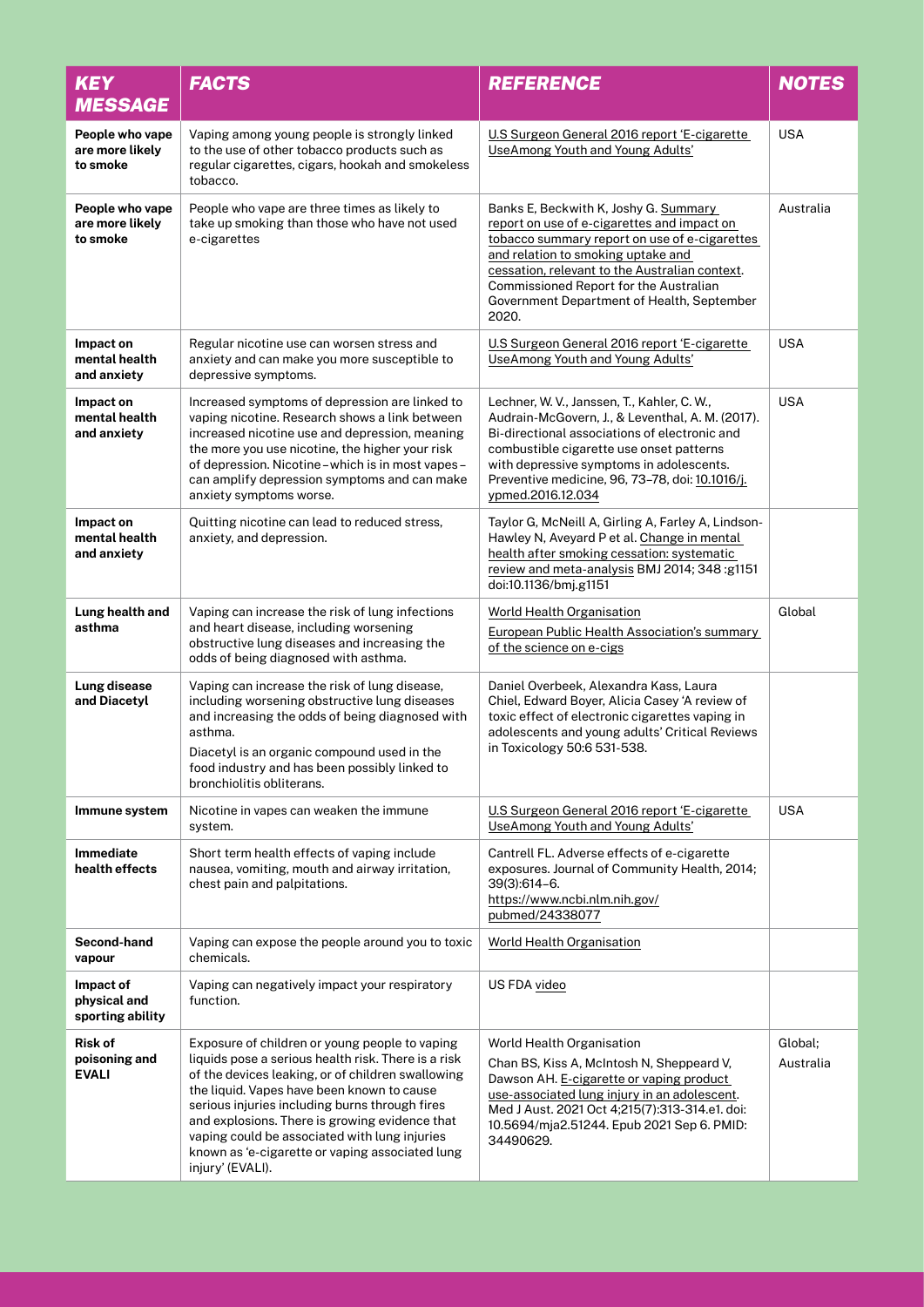| <b>KEY</b><br><b>MESSAGE</b>                                                   | <b>FACTS</b>                                                                                                                                                                                                                                                                                                                                                                                                                                                                                                                                               | <b>REFERENCE</b>                                                                                                                                                                                  | <b>NOTES</b> |
|--------------------------------------------------------------------------------|------------------------------------------------------------------------------------------------------------------------------------------------------------------------------------------------------------------------------------------------------------------------------------------------------------------------------------------------------------------------------------------------------------------------------------------------------------------------------------------------------------------------------------------------------------|---------------------------------------------------------------------------------------------------------------------------------------------------------------------------------------------------|--------------|
| <b>Risk of burns</b>                                                           | Vaping waste contains chemicals that can burn<br>or explode.                                                                                                                                                                                                                                                                                                                                                                                                                                                                                               | Yogi Hale Hendlin, 2018, Alert: Public<br>Health Implications of Electronic Cigarette<br>Waste, American Journal of Public Health<br>108, 1489_1490, https://doi.org/10.2105/<br>AJPH.2018.304699 |              |
| Vaping is not<br>safer than<br>smoking                                         | Because vapes are relatively new and haven't<br>been studied over a long period of time, it is<br>impossible to say they are safer than cigarettes.<br>The health risks associated with vaping remain<br>uncertain, but they cannot be considered safe.<br>Both vapes and cigarettes have health risks. The<br>safest approach is to not use either.                                                                                                                                                                                                       | <b>World Health Organisation</b>                                                                                                                                                                  |              |
| <b>Signs of</b><br>addiction                                                   | • Cravings, or feeling like you really need to vape<br>• Going out of your way to get a vape<br>• Feeling anxious or irritable<br>Continuing to vape because you find it hard to<br>$\bullet$<br>stop<br>• Having trouble sleeping                                                                                                                                                                                                                                                                                                                         | <b>NSW Health</b><br>Quitline-iCanQuit                                                                                                                                                            |              |
| <b>Context</b>                                                                 |                                                                                                                                                                                                                                                                                                                                                                                                                                                                                                                                                            |                                                                                                                                                                                                   |              |
| <b>Tobacco</b><br>industry Vapes<br>use flavours<br>to make them<br>appealing. | "Tobacco and related industries' tactics to<br>market to children and adolescents include:<br>• Over 15,000 flavours, most of which attract<br>children andadolescents<br>Social media influencers and marketing<br>Sponsored events and parties<br>School scholarships<br>۰<br>Sleek, sexy designs<br>$\bullet$<br>Product placement in entertainment media<br>• Free product samples<br>• Single stick cigarettes make addiction more<br>affordable<br>• Selling products at eye level for children<br>Product placement and advertising near<br>schools | <b>World Health Organisation</b>                                                                                                                                                                  | Global       |
| <b>Access to vapes</b><br>is easy for young<br>people                          | Nearly 80% of young people say it is easy to get<br>a vape.                                                                                                                                                                                                                                                                                                                                                                                                                                                                                                | Cancer Council NSW's Generation Vape study<br>(no formal reference yet) 2021.                                                                                                                     | <b>NSW</b>   |
| <b>Access to vapes</b><br>is easy for young<br>people                          | While it is currently illegal to buy or sell nicotine<br>e-liquids in Australia, some are imported or sold<br>online and these refills and disposable vaporisers<br>may contain nicotine, sometimes at high levels.                                                                                                                                                                                                                                                                                                                                        | <b>NSW Education</b>                                                                                                                                                                              | <b>NSW</b>   |
| Vapes are not a<br>legal product                                               | It is illegal to buy vaping products unless you<br>have a prescription from a medical professional.<br>In Australia, all e-cigarettes that contain nicotine<br>require a prescription. Australians will need a<br>prescription to legally access nicotine containing<br>e-cigarette products for any purpose. This<br>includes importing these products from overseas                                                                                                                                                                                      | <b>Australian Department of Health</b><br><b>Therapeutic Goods Administration</b><br>Public Health (Tobacco) Act 2008                                                                             | Australia    |
| Most young<br>people do not<br>vape                                            | Four out of five young people have never vaped.<br>In 2019-2020, 21.4 per cent of 16 to 24 year olds<br>reported having used an e-cigarette.                                                                                                                                                                                                                                                                                                                                                                                                               | NSW Population Health Survey (SAPHaRI).<br>Centre for Epidemiology and Evidence, NSW<br>Ministry of Health, 2020                                                                                  | <b>NSW</b>   |